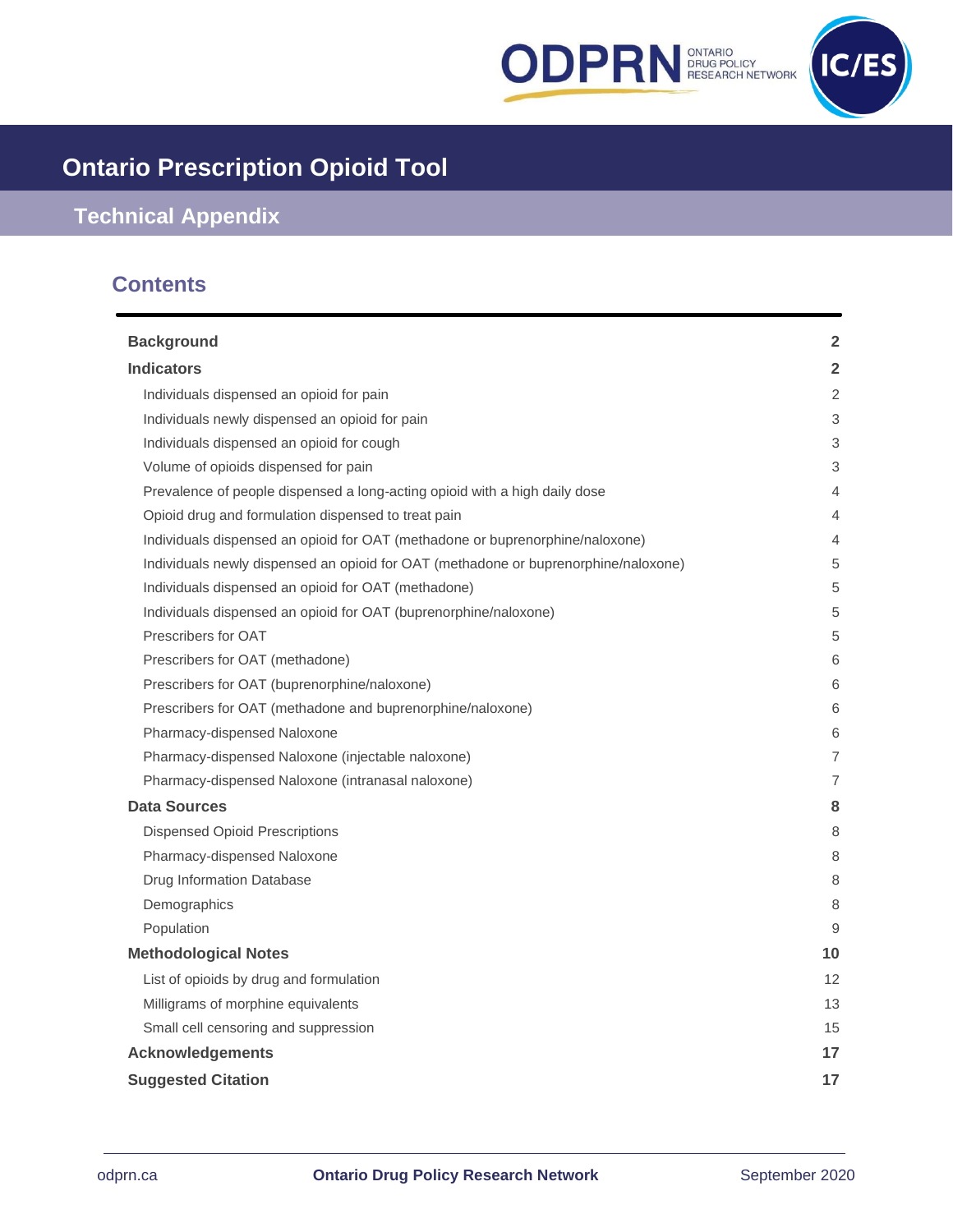# <span id="page-1-0"></span>**Background**

Monitoring trends and patterns of opioid prescriptions and the associated risks has become a provincial and national priority. Public Health Ontario, in collaboration with other provincial partners, developed an interactive [surveillance tool](http://www.publichealthontario.ca/en/dataandanalytics/pages/opioid.aspx) in 2017 to describe the magnitude and distribution of opioid-related emergency department visits, hospitalizations, and deaths in Ontario. To complement this, the ODPRN has developed an interactive tool to provide public access to indicators of opioid prescription dispensing in Ontario. This tool and associated indicators were developed in collaboration with Public Health Ontario, with input from a variety of stakeholders including the Ontario Ministry of Health and Long-Term Care, Public Health Units (PHUs), and Local Health Integration Networks (LHINs). Using data from the Narcotics Monitoring System (NMS), which captures all opioid prescriptions dispensed from community pharmacies in Ontario, the tool presents trends in the number and rate of people dispensed various types of opioid prescriptions, the number and rate of people receiving high daily dose opioid prescriptions, the volume of opioid prescriptions dispensed, as well as trends in the number and rate of prescribers for opioid agonist therapy (OAT). In addition, information from the Ontario Drug Benefit (ODB) program was leveraged to provide estimates on publicly-funded pharmacy-dispensed naloxone. We aimed to present patterns in the distribution of these indicators by age, sex, LHIN, and PHU. However, due to privacy requirements, in some circumstances we were restricted in the age and sex stratifications we were able to report.

# <span id="page-1-1"></span>**Indicators**

# <span id="page-1-2"></span>**Individuals dispensed an opioid for pain**

#### # of individuals dispensed an opioid for pain Population x 1000

- **Numerator:** Total number of unique individuals who were dispensed a prescription opioid with an indication to treat pain. This includes opioids administered through oral and transdermal routes as well as injectables and suppositories. This excludes opioids indicated for OAT, and opioids indicated to treat cough, diarrhea, or for medical assistance in dying. This excludes over-thecounter medications for pain that contain opioids, which are not captured in the NMS database.
- **Denominator:** Population for the time period, geographic region, and age group or sex of interest.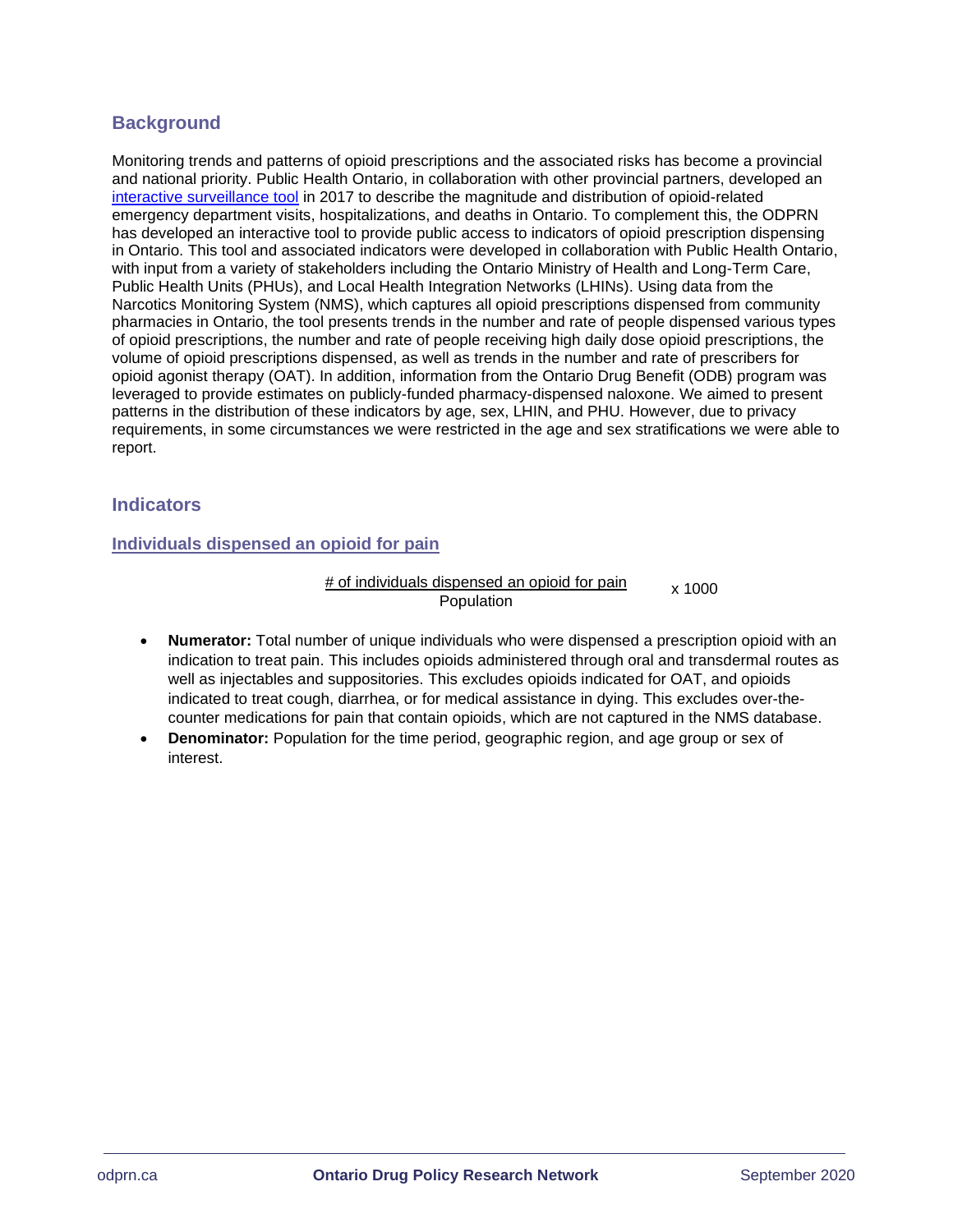# <span id="page-2-0"></span>**Individuals newly dispensed an opioid for pain**

### # of individuals newly dispensed an opioid for pain x 1000Population

- **Numerator:** Total number of unique individuals who were **newly** dispensed a prescription opioid with an indication to treat pain. Individuals newly dispensed an opioid for pain were defined as those who had not been dispensed a prescription opioid with an indication to treat pain, cough, or for OAT in the 1 year prior to their first prescription opioid claim for pain in a given year. This includes opioids administered through oral and transdermal routes as well as injectables and suppositories. This indicator does not capture new episodes of opioid therapy for pain among individuals who discontinued therapy and started a new course of opioid therapy for pain within a period of less than 1 year. This indicator excludes new starts on opioids indicated for OAT, and opioids indicated to treat cough, diarrhea, or for medical assistance in dying. This excludes overthe-counter medications for pain that contain opioids, which are not captured in the NMS database.
- **Denominator:** Population for the time period, geographic region, and age group or sex of interest.

# <span id="page-2-1"></span>**Individuals dispensed an opioid for cough**

#### # of individuals dispensed an opioid for cough Population x 1000

- **Numerator:** Total number of unique individuals who were dispensed a prescription opioid with an indication to treat cough. This excludes over-the-counter cough medications that contain opioids, which are not captured in the NMS database. This excludes opioids indicated for OAT and opioids used to treat pain.
- **Denominator:** Population for the time period and geographic region of interest.

# <span id="page-2-2"></span>**Volume of opioids dispensed for pain**

### Total volume of opioids dispensed (in milligrams of morphine equivalents) Population

- **Numerator:** Total volume of prescription opioids dispensed with an indication to treat pain, in milligrams of morphine equivalents (MMEs; see [Methodological Notes](#page-9-0) section for definition and calculation). Total volume is calculated as the sum of the dose on each opioid prescription dispensed to treat pain. This indicator is restricted to prescription opioids that have a valid milligram morphine equivalent conversion factor. This excludes opioids indicated for OAT, and opioids indicated to treat cough, diarrhea, or for medical assistance in dying. This excludes overthe-counter medications for pain that contain opioids, which are not captured in the NMS database.
- **Denominator:** Population for the time period, geographic region, and age group or sex of interest.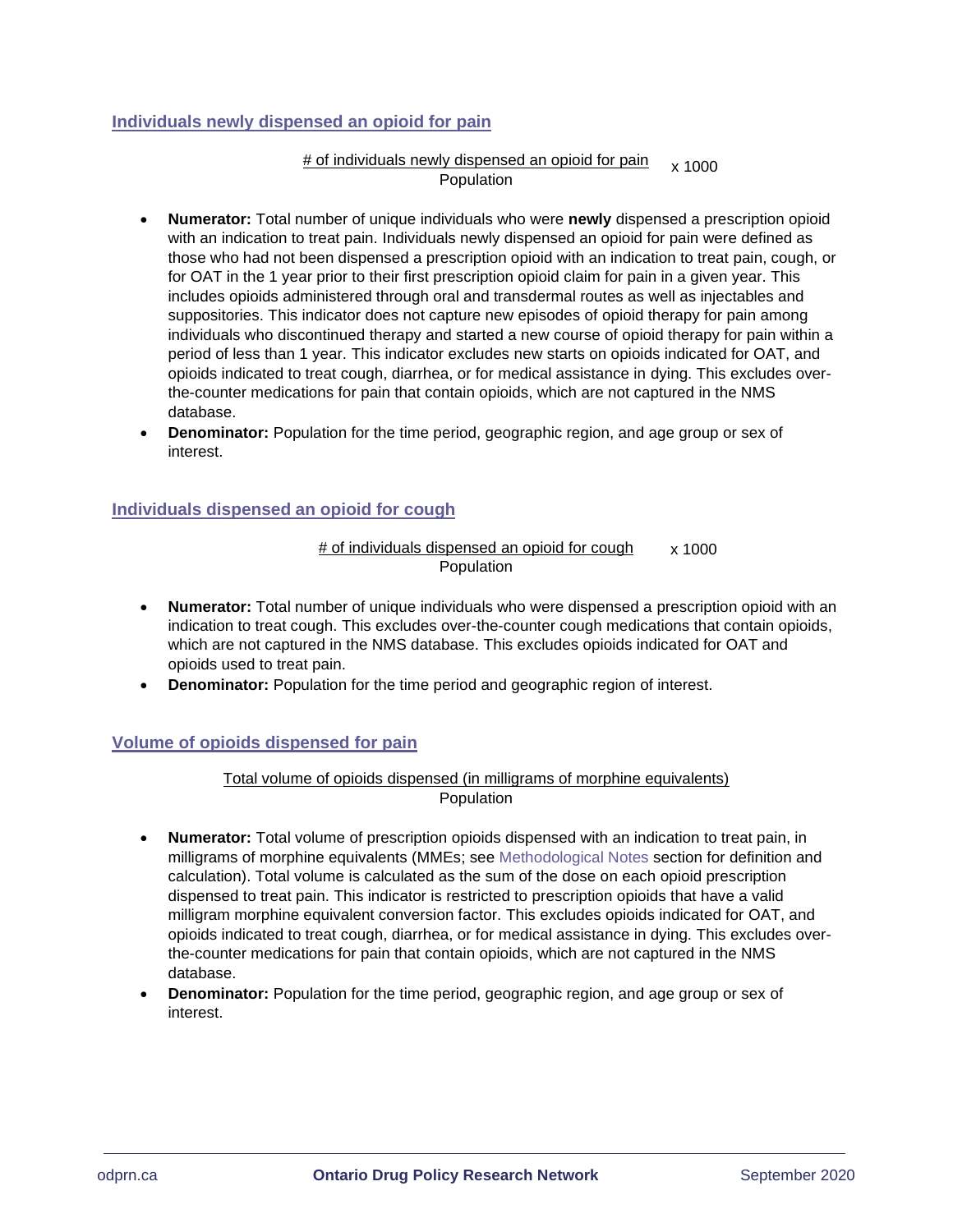# <span id="page-3-0"></span>**Prevalence of people dispensed a long-acting opioid with a high daily dose**

# of individuals dispensed a long-acting opioid with a high average daily dose Total number of individuals dispensed a long-acting opioid x 100

- **Numerator:** Total number of unique individuals who were dispensed a long-acting prescription opioid with an average daily dose that exceeds 50 MME, 90 MME, or 200 MME. Average daily dose is calculated as the total dose of an opioid prescription divided by the days' supply (see [Methodological Notes](#page-9-0) section for definition and calculation). This indicator does not consider overlapping opioid prescriptions in the calculation of average daily dose for an individual, and therefore may underestimate the actual dose a person is receiving if they are taking more than one opioid prescription at a time. This indicator is restricted to prescription opioids indicated to treat pain with a valid morphine equivalent conversion factor (as described above).
- **Denominator:** Total number of unique individuals dispensed a long-acting prescription opioid with an indication to treat pain and a valid morphine equivalent conversion factor.

# <span id="page-3-1"></span>**Opioid drug and formulation dispensed to treat pain**

# of individuals dispensed an opioid for pain, by drug and formulation Population x 1000

- **Numerator:** Total number of unique individuals who were dispensed a prescription opioid with an indication to treat pain, by drug and formulation (see [Methodological Notes](#page-9-0) section for definition). These data are not mutually exclusive. Individuals who received more than one opioid prescription in a given year for different opioid drugs would be counted in each applicable drug category. This indicator excludes opioids indicated for OAT, and opioids indicated to treat cough, diarrhea, or for medical assistance in dying. This excludes over-the-counter medications for pain that contain opioids, which are not captured in the NMS database.
- **Denominator:** Population for the time period and geographic region of interest.

#### <span id="page-3-2"></span>**Individuals dispensed an opioid for OAT (methadone or buprenorphine/naloxone)**

# of individuals dispensed methadone or buprenorphine/naloxone Population x 1000

- **Numerator:** Total number of unique individuals who were dispensed a prescription opioid with an indication for OAT (methadone or buprenorphine/naloxone). This indicator excludes methadone and buprenorphine products that are indicated to treat pain. We used product identification numbers specific to OAT to make this distinction.
- **Denominator:** Population for the time period, geographic region, and age group or sex of interest.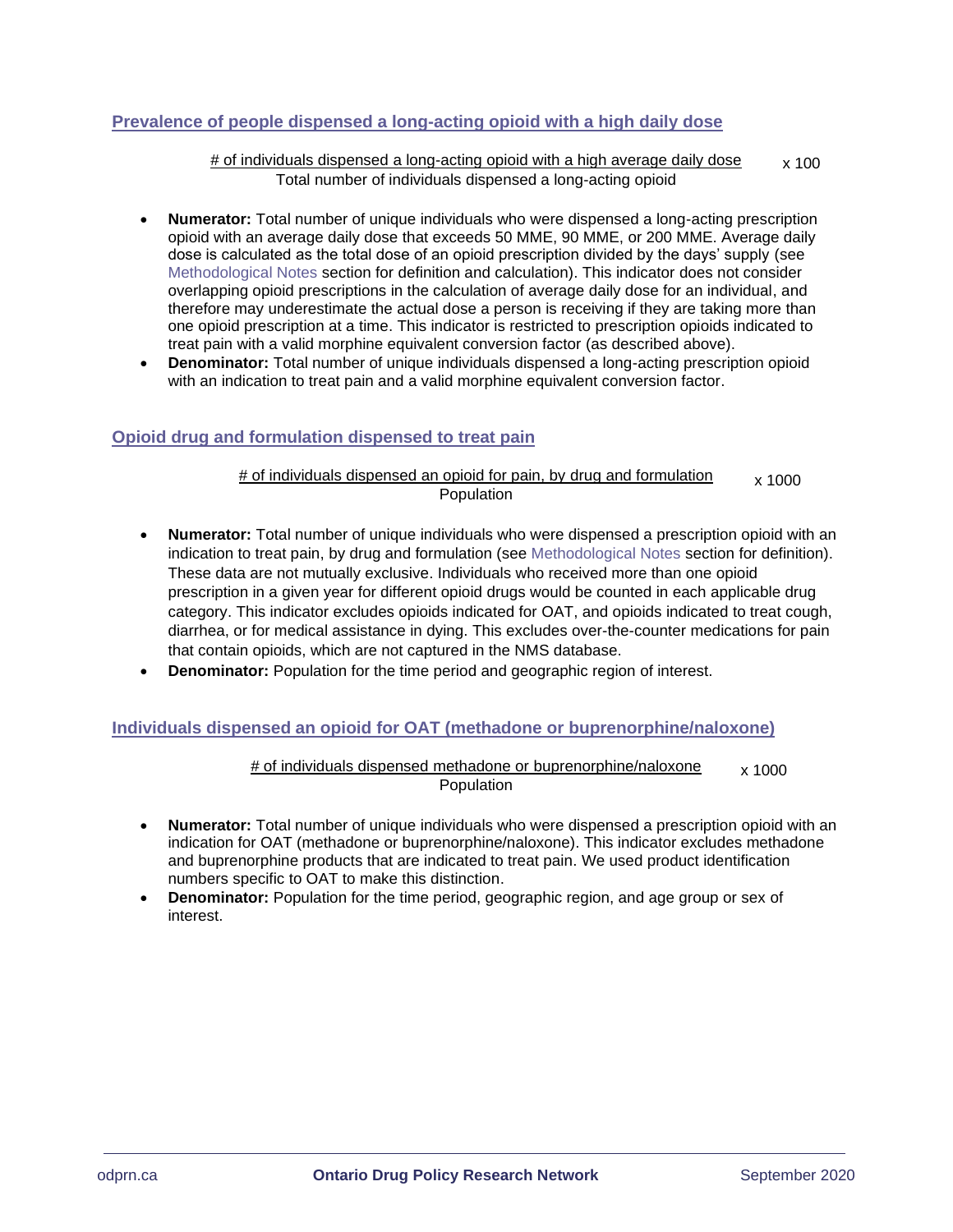# <span id="page-4-0"></span>**Individuals newly dispensed an opioid for OAT (methadone or buprenorphine/naloxone)**

#### # of individuals newly dispensed methadone or buprenorphine/naloxone x 1000Population

- **Numerator:** Total number of unique individuals who were **newly** dispensed a prescription opioid with an indication for OAT (methadone or buprenorphine/naloxone). Individuals newly dispensed an opioid for OAT were defined as those who had not been dispensed a prescription opioid with an indication for OAT in the 1 year prior to their first prescription OAT claim in a given year. This indicator does not capture new episodes of OAT among individuals who discontinued OAT and started a new course of therapy within a period of less than 1 year. This indicator excludes methadone and buprenorphine products that are indicated to treat pain. We used product identification numbers specific to OAT to make this distinction.
- **Denominator:** Population for the time period, geographic region, and age group or sex of interest.

# <span id="page-4-1"></span>**Individuals dispensed an opioid for OAT (methadone)**

#### # of individuals dispensed methadone Population x 1000

- **Numerator:** Total number of unique individuals who were dispensed a methadone prescription indicated for OAT. This indicator excludes methadone products that are indicated to treat pain.
- **Denominator:** Population for the time period, geographic region, and age group or sex of interest.

# <span id="page-4-2"></span>**Individuals dispensed an opioid for OAT (buprenorphine/naloxone)**

#### # of individuals dispensed buprenorphine/naloxone Population x 1000

- **Numerator:** Total number of unique individuals who were dispensed a buprenorphine/naloxone prescription. This indicator excludes buprenorphine products that are indicated to treat pain.
- **Denominator:** Population for the time period, geographic region, and age group or sex of interest.

# <span id="page-4-3"></span>**Prescribers for OAT**

#### # of prescribers who wrote prescriptions for methadone or buprenorphine/naloxone # of individuals dispensed methadone or buprenorphine/naloxone x 100

- **Numerator:** Total number of unique prescribers (restricted to physicians and nurse practitioners) who wrote prescriptions for methadone or buprenorphine/naloxone. This indicator excludes methadone and buprenorphine products that are indicated to treat pain.
- **Denominator:** Total number of unique individuals who were dispensed an opioid with an indication for OAT (methadone or buprenorphine/naloxone).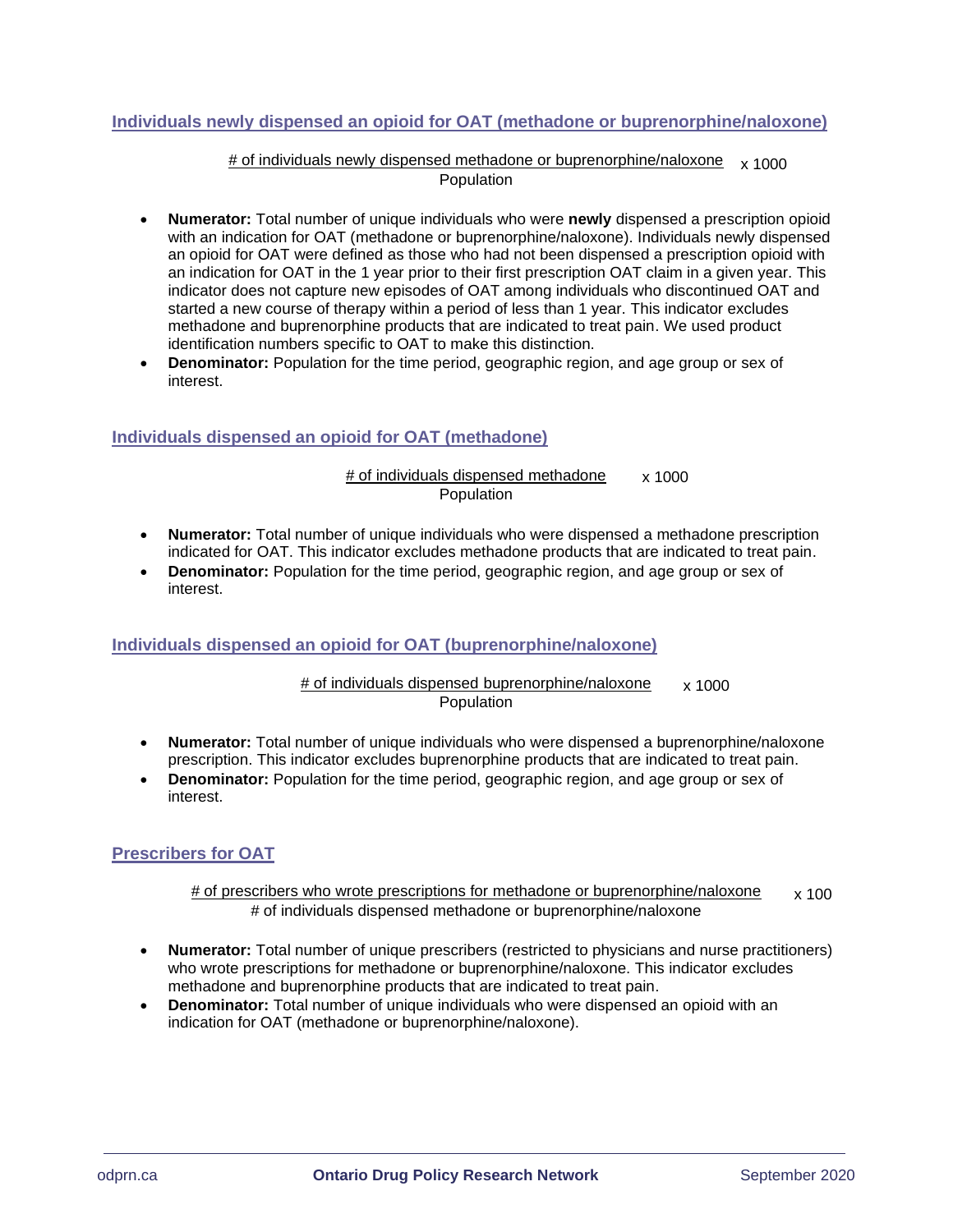# <span id="page-5-0"></span>**Prescribers for OAT (methadone)**

# of prescribers who only wrote prescriptions for methadone # of prescribers who wrote prescriptions for methadone or buprenorphine/naloxone x 100

- **Numerator:** Total number of unique prescribers (restricted to physicians and nurse practitioners) who only wrote prescriptions for methadone. This excludes methadone products that are indicated to treat pain.
- **Denominator:** Total number of unique prescribers who wrote prescriptions for methadone or buprenorphine/naloxone.

# <span id="page-5-1"></span>**Prescribers for OAT (buprenorphine/naloxone)**

# of prescribers who only wrote prescriptions for buprenorphine/naloxone # of prescribers who wrote prescriptions for methadone or buprenorphine/naloxone x 100

- **Numerator:** Total number of unique prescribers (restricted to physicians and nurse practitioners) who only wrote prescriptions for buprenorphine/naloxone. This excludes buprenorphine products that are indicated to treat pain.
- **Denominator:** Total number of unique prescribers who wrote prescriptions for methadone or buprenorphine/naloxone.

# <span id="page-5-2"></span>**Prescribers for OAT (methadone and buprenorphine/naloxone)**

# of prescribers who wrote prescriptions for both methadone and buprenorphine/naloxone x 100 # of prescribers who wrote prescriptions for methadone or buprenorphine/naloxone

- **Numerator:** Total number of unique prescribers (restricted to physicians and nurse practitioners) who wrote prescriptions for both methadone and buprenorphine/naloxone. This excludes methadone and buprenorphine products that are indicated to treat pain.
- **Denominator:** Total number of unique prescribers who wrote prescriptions for methadone or buprenorphine/naloxone.

# <span id="page-5-3"></span>**Pharmacy-dispensed Naloxone**

### # of pharmacy-dispensed naloxone kits x 1000Population

- **Numerator:** Total number of pharmacy-dispensed naloxone kits, including both injectable and intranasal naloxone. This is restricted to naloxone kits dispensed from pharmacies participating in the Ontario Naloxone Program for Pharmacies. As of March 2018, there are some instances in which a pharmacist is permitted to dispense more than one naloxone kit to a recipient in a given naloxone claim. In this case, each kit would be counted in the claim.
- **Denominator:** Population for the time period and geographic region of interest.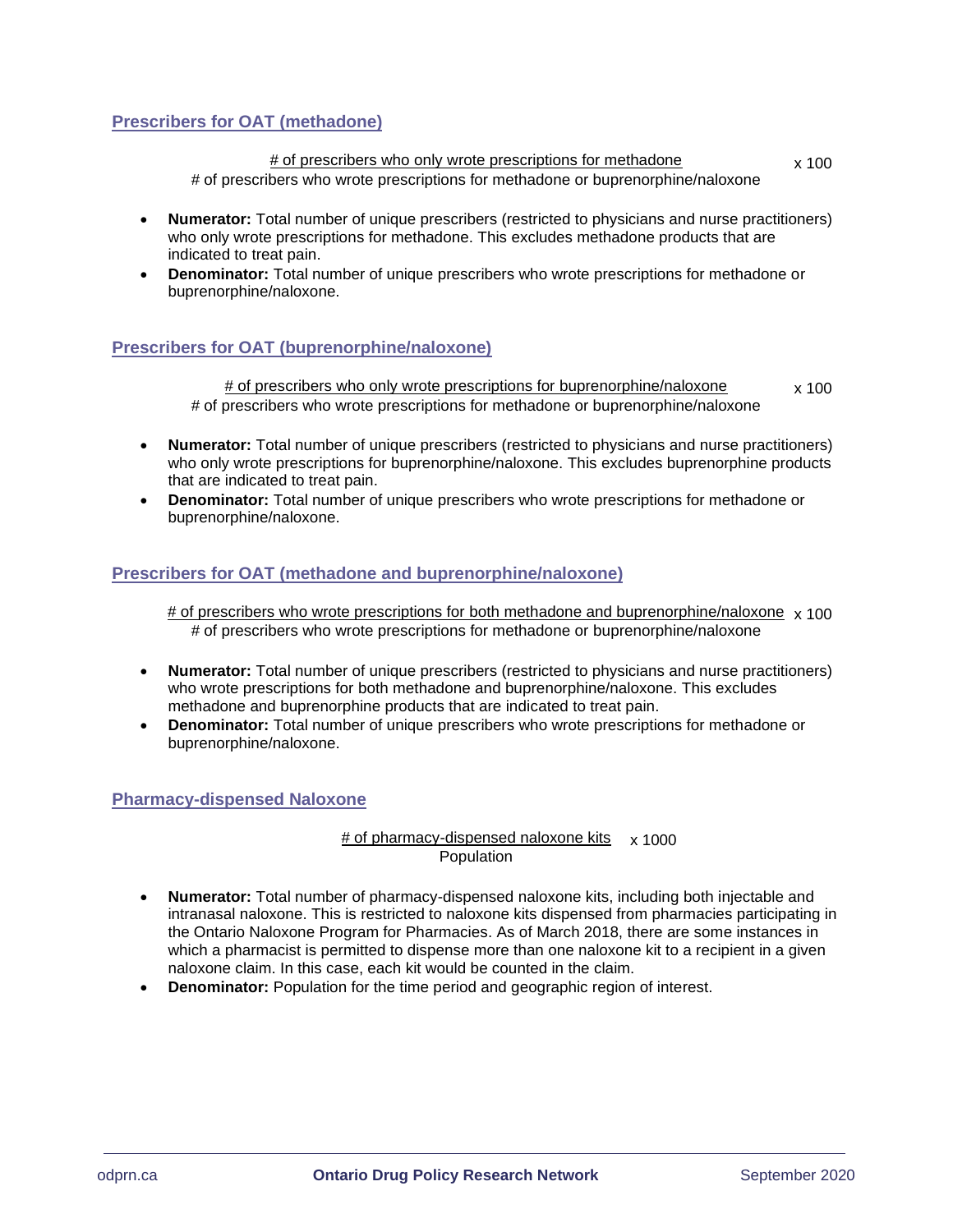# <span id="page-6-0"></span>**Pharmacy-dispensed Naloxone (injectable naloxone)**

#### # of pharmacy-dispensed injectable naloxone kits Population x 1000

- **Numerator:** Total number of injectable naloxone kits dispensed from pharmacies. This is restricted to naloxone kits dispensed from pharmacies participating in the Ontario Naloxone Program for Pharmacies. As of March 2018, there are some instances in which a pharmacist is permitted to dispense more than one naloxone kit to a recipient in a given naloxone claim. In this case, each kit would be counted in the claim.
- **Denominator:** Population for the time period and geographic region of interest.

# <span id="page-6-1"></span>**Pharmacy-dispensed Naloxone (intranasal naloxone)**

# of pharmacy-dispensed intranasal naloxone kits **Population**  $x 1000$ 

- **Numerator:** Total number of intranasal naloxone kits dispensed from pharmacies. This is restricted to naloxone kits dispensed from pharmacies participating in the Ontario Naloxone Program for Pharmacies. As of March 2018, there are some instances in which a pharmacist is permitted to dispense more than one naloxone kit to a recipient in a given naloxone claim. In this case, each kit would be counted in the claim.
- **Denominator:** Population for the time period and geographic region of interest.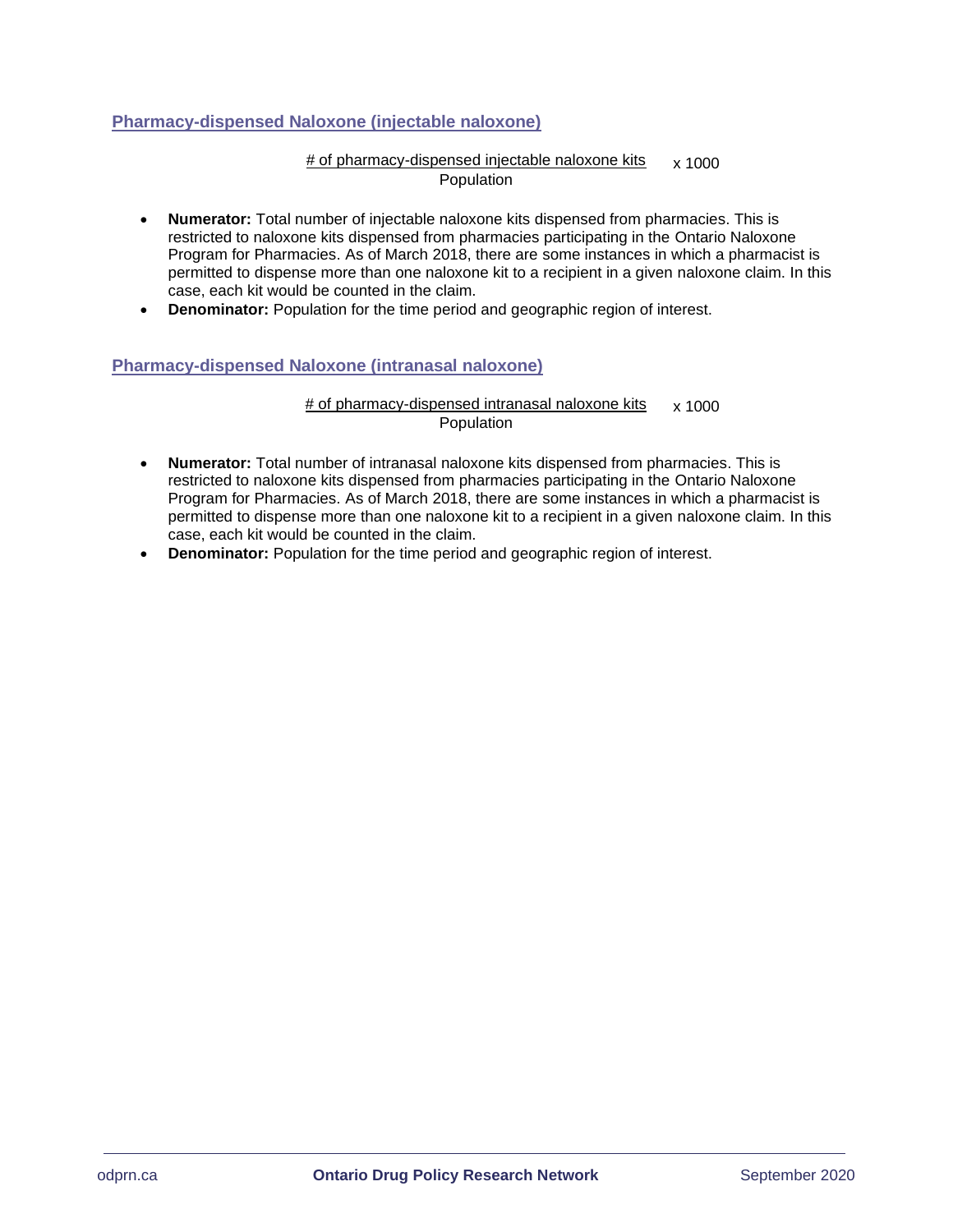# <span id="page-7-0"></span>**Data Sources**

These datasets were linked using unique encoded identifiers and analyzed at ICES [\(www.ices.on.ca\)](http://www.ices.on.ca/). The use of data in this project was authorized under section 45 of Ontario's Personal Health Information Protection Act, which does not require review by a Research Ethics Board.

#### <span id="page-7-1"></span>**Dispensed Opioid Prescriptions**

#### The Narcotics Monitoring System (NMS), 2012-2020

The NMS captures data on all prescriptions for opioids and other controlled substances dispensed from community pharmacies in Ontario, regardless of payment type (i.e. cash, public drug program, private insurance).

**Important note:** Prescription reversals can occur when a prescription is initially filled by the pharmacist but not actually dispensed to the patient. Prescription reversals can be submitted to the NMS up to 365 days from the date of service. Generally, about 36% of prescriptions that are reversed are submitted within 7 days, and 95% of prescriptions that are reversed are submitted within 3 months of the service date. At ICES, submitted reversals are stored in a separate database from the filled prescriptions. However, the most recent 3 months of filled prescription data may include some reversed prescriptions if they are not processed within the period that ICES receives the data. Overall, about 0.7% of the NMS records will be identified as a reversal and removed from the database in each subsequent data update.

#### <span id="page-7-2"></span>**Pharmacy-dispensed Naloxone**

#### The Ontario Drug Benefit (ODB) Database, 2016-2020

The ODB database contains claims for dispensed drugs that are reimbursed through the Ontario Drug [Benefit](https://www.ontario.ca/page/get-coverage-prescription-drugs) program in the Ontario government. This includes drugs listed on the ODB formulary, drugs covered under the Exceptional Access Program, and products and services such as blood glucose test strips, influenza vaccination, and naloxone kits. The [Ontario Naloxone Program for Pharmacies](https://www.ontario.ca/page/get-naloxone-kits-free) (ONPP) was introduced on June 3, 2016, and provides government funding for naloxone, a medication that can counter the effects of an opioid overdose, at community pharmacies in Ontario. Through this program, all individuals in Ontario can receive a free naloxone kit from participating pharmacies without a prescription. Prior to March 27, 2018, only injectable naloxone was funded through the ONPP. On March 27, 2018, funding of intranasal naloxone was added to the ONPP, and pharmacists were granted the ability to provide a naloxone kit to individuals who do not present an Ontario health card at the time of dispensing, as well as to provide two naloxone kits to an eligible recipient at one time, in limited circumstances.

#### <span id="page-7-3"></span>**Drug Information Database**

#### The drug list file, 2012-2020

The drug master list file contains drug identification numbers for drugs used in Canada from 1990 forward. This file was used to determine characteristics of dispensed opioid prescriptions (e.g., opioid drug, formulation, and strength).

#### <span id="page-7-4"></span>**Demographics**

#### The Ontario Health Insurance Plan Registered Persons Database (RPDB), 2012-2020

The RPDB provides basic demographic information about individuals with an Ontario health card number, including age, sex, place of residence, and date of death. The location of residence of an individual is based on a dataset that contains the best known postal code for individuals eligible for health insurance in Ontario each year. The dataset is created by supplementing location of residence data received from the Ontario Ministry of Health and Long-Term Care with information from other data sources, such as emergency department visits and hospitalizations, since postal codes are recorded each time a person enters an institution. The location of residence file is refreshed annually, and the other demographic information is updated bimonthly.

#### Statistics Canada's Postal Code Conversion File Plus (PCCF+), Versions 6D and 7A

The PCCF+ is used to provide correspondence between a postal code and Statistics Canada's standard geographic areas. The PCCF+ is updated every 6 months at ICES. Every 5 years, after each census, the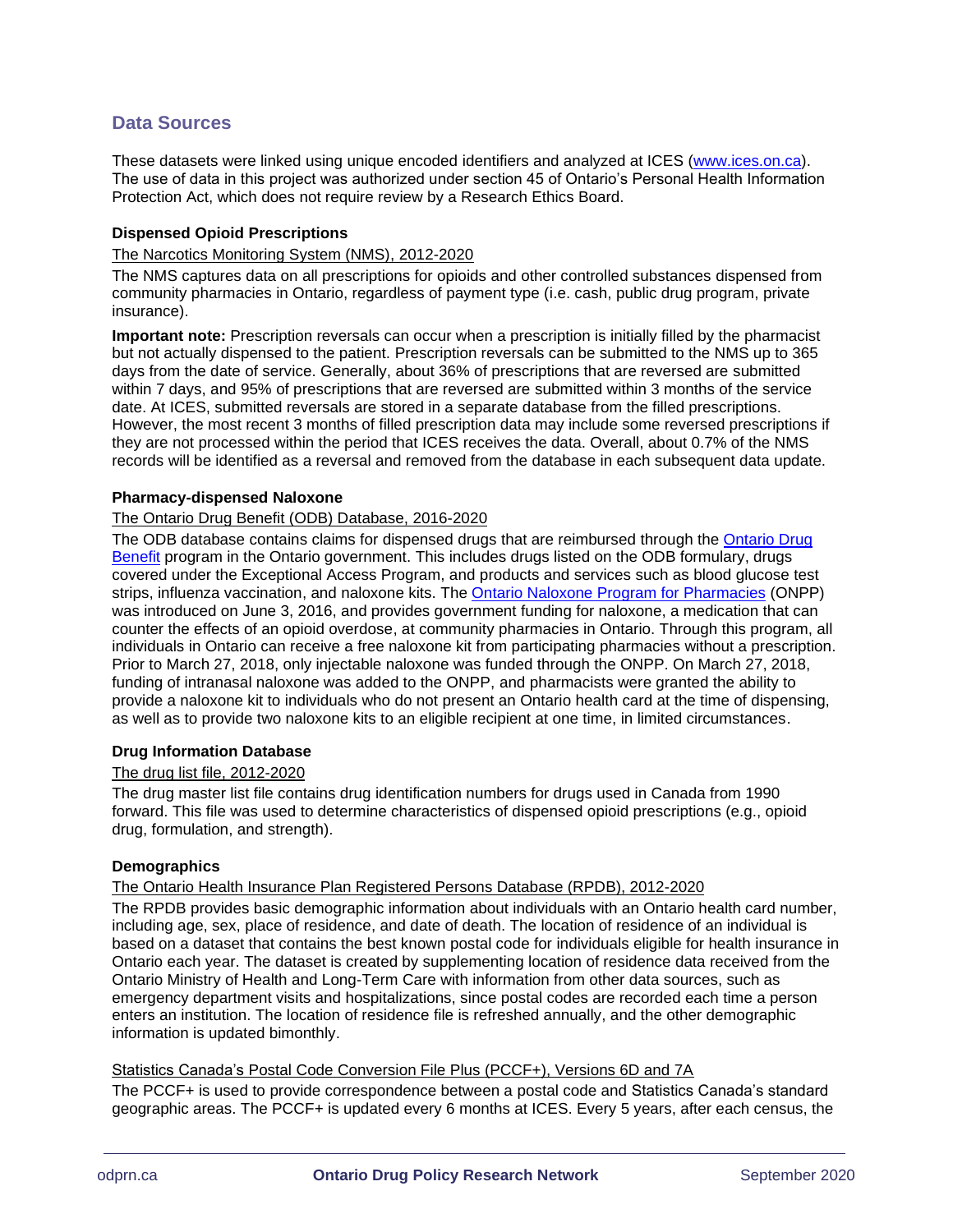PCCF+ is re-based to the new census geographic area. PCCF+ Versions 6D and 7A are based on 2011 and 2016 census geography data, respectively.

#### <span id="page-8-0"></span>**Population**

- LHIN:
	- o Population Estimates, 2011-2016, Ontario Ministry of Health and Long-Term Care:IntelliHEALTH ONTARIO
	- o Population Projections, 2017-2021, Ontario Ministry of Health and Long-Term Care:IntelliHEALTH ONTARIO
- PHU:
	- o Population Estimates, 2011-2016, Ontario Ministry of Health and Long-Term Care:IntelliHEALTH ONTARIO
	- o Population Projections, 2017-2021, Ontario Ministry of Health and Long-Term Care:IntelliHEALTH ONTARIO

These files provide estimates and projections of the Ontario population by age, sex, and LHIN or PHU. Population estimates were available up to 2016. Beginning in 2017, only population projections are available. To determine the provincial population, population estimates or projections were summed across LHINs for each given year.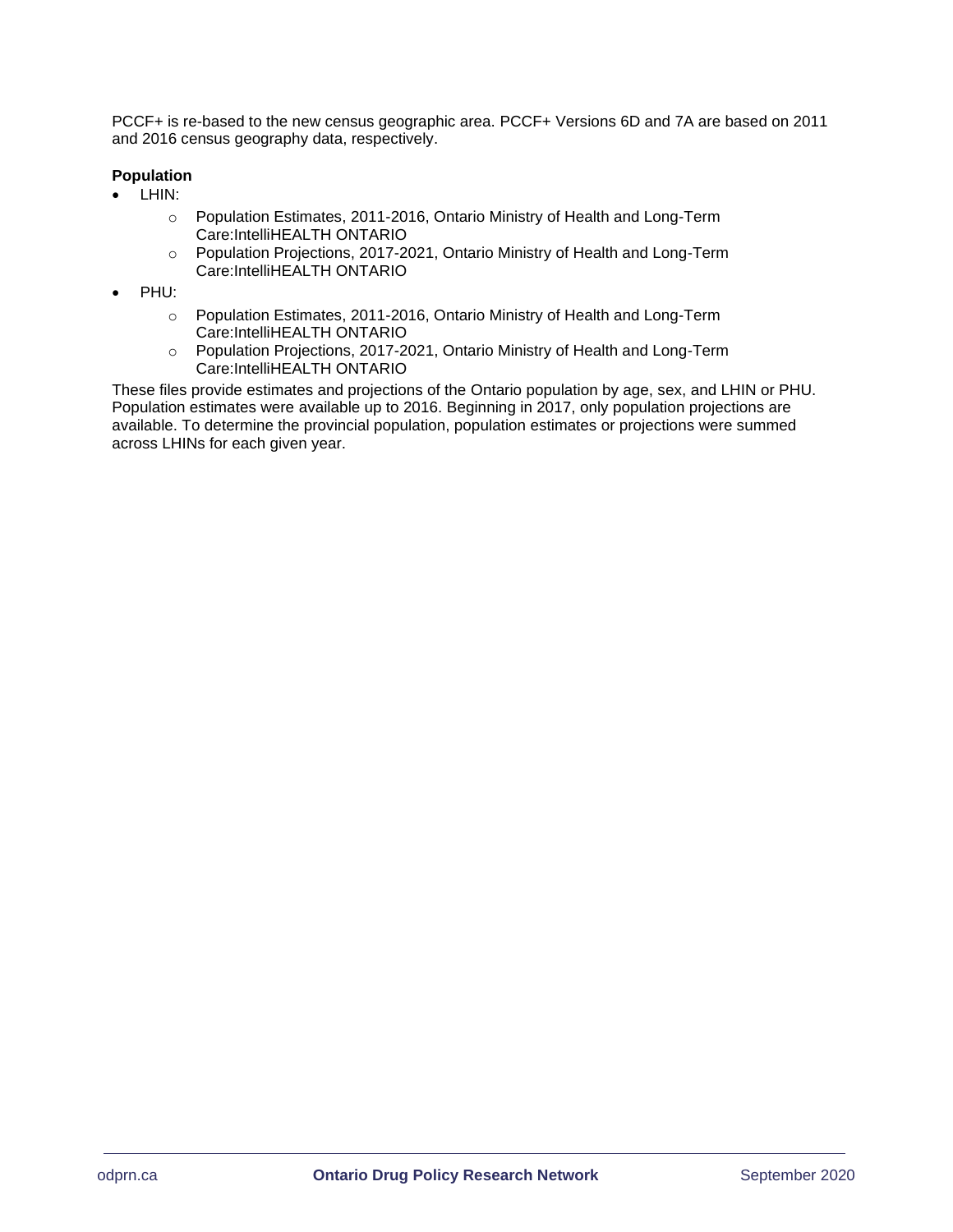# <span id="page-9-0"></span>**Methodological Notes**

- Monthly data are reported from July 2012 onwards whenever possible.
- Yearly data are reported from 2013 onwards whenever possible.
- Data are reported at the provincial, LHIN, and PHU levels whenever possible. LHIN or PHU is based on the individual's location of residence. For the prescribers for OAT indicators, prescribers are also assigned to a LHIN or PHU based on the individual's location of residence. Therefore, a single OAT prescriber could be counted in multiple LHINs or PHUs.
- Data reported by age use the following age groups, whenever possible: 0-14, 15-24, 25-44, 45-64, 65+.
- Data reported by age group are not mutually exclusive. For each individual, age was measured on the date that each opioid prescription was dispensed. Therefore, if an individual received more than one opioid prescription in a given year, and had a birthday between prescriptions where they moved into a subsequent age group, they would contribute to the numerator for both age groups.
- Monthly population data for each LHIN and PHU was calculated by interpolating the change in the annual population counts between the calendar year before and after each given year. Annual estimates were assumed to be for July. Monthly population data for all LHINs were summed to determine monthly population for the province.
- For each indicator, except pharmacy-dispensed naloxone, approximately 2% to 7% of dispensed opioid prescription records were excluded because they were unable to be linked to the Registered Persons Database to determine demographic characteristics and location of residence. The specific exclusion criteria applied to the dispensed prescription records were as follows:
	- $\circ$  Records in which the individual used identification other than an Ontario Health Card
	- o Records in which the individual resided outside of Ontario
- On March 27, 2018, a change was made to the Ontario Naloxone Program for Pharmacies allowing pharmacists to provide naloxone kits to individuals who do not present an Ontario health card. As a result, 24% of naloxone claims beyond this date could not be linked to the Registered Persons Database to determine the location of residence of the recipient. To try to preserve as much information as possible in reporting, the following method was used to report pharmacy-dispensed naloxone by LHIN or PHU:
	- o For records that could be linked to the Registered Persons Database, geography was based on the recipient's LHIN or PHU of residence
	- $\circ$  For records that could not be linked to the Registered Persons Database, geography was based on the LHIN or PHU of the pharmacy from which the naloxone kit was dispensed
- For indicators reported by LHIN or PHU, the following PCCF+ versions were used to determine geography:
	- o When geography was based on an individual's location of residence, PCCF+ Version 6D was used for metrics reported between 2012 and 2013, and PCCF+ Version 7A was used for metrics reported from 2014 onwards
	- $\circ$  For the pharmacy-dispensed naloxone indicator, when geography was based on the location of the pharmacy from which the naloxone kit was dispensed, PCCF+ Version 6D was used for the entire surveillance period. This was due to a change in methodology for geocoding forward sortation area in PCCF+ Version 7A. As a result of this change, PCCF+ Version 7A could not be used to impute LHIN or PHU using the pharmacy forward sortation area
- Records where the census subdivision or residence code was shared between more than one LHIN were not included in results stratified by LHIN. However, this was extremely rare (<10 records overall).
- Records without a recorded LHIN or PHU were not included in results stratified by each respective region, but were included in the provincial-level estimates. However, this was extremely rare (<0.01% of records).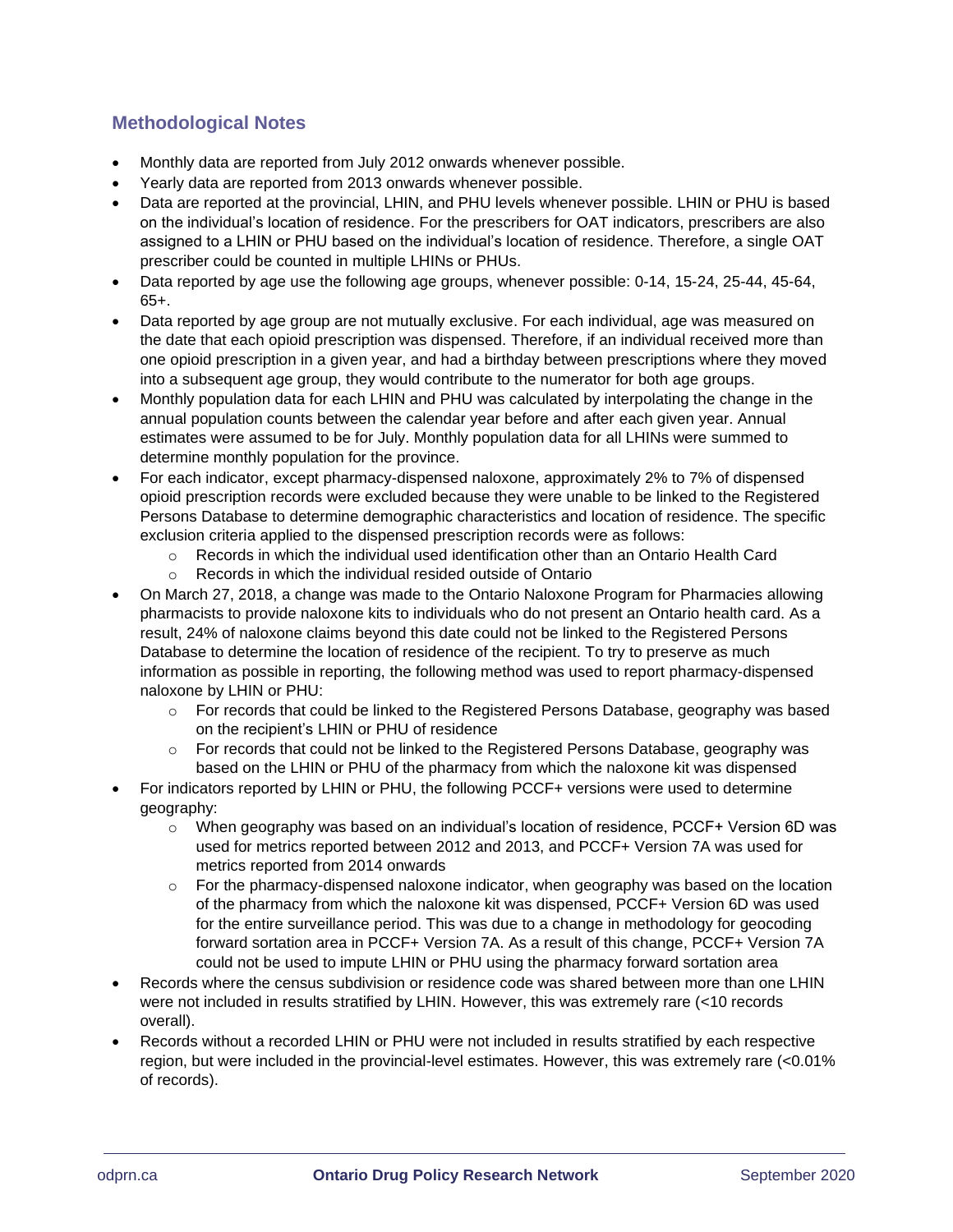- During the March 2019 update of the tool, changes were made to the data posted between July 2012 and March 2018 to include prescription records for a single agent immediate release codeine product that was not previously captured. This will result in a small increase in numbers for the following indicators: individuals dispensed an opioid for pain, volume of opioids dispensed for pain, and opioid drug and formulation dispensed for pain. We do not expect numbers to change in future updates.
- During the July 2019 update of the tool, changes were made to the definition of the indicator for pharmacy-dispensed naloxone, which now counts multiple kits if they were administered in a single claim. This will result in a small increase in the numbers of pharmacy-dispensed naloxone kits.
- For the 'individuals newly dispensed an opioid for pain', 'individuals newly dispensed an opioid for OAT', and 'pharmacy-dispensed naloxone' indicators, the sum of the monthly counts for a given year and region may not be equal to the total annual count for the same year and region. These small discrepancies result from updates to the database that is used to determine the postal code of recipients.
- See the following pages for a list of opioids by drug and formulation, definitions and formulas for calculating milligrams of morphine equivalents, and information regarding small cell suppression.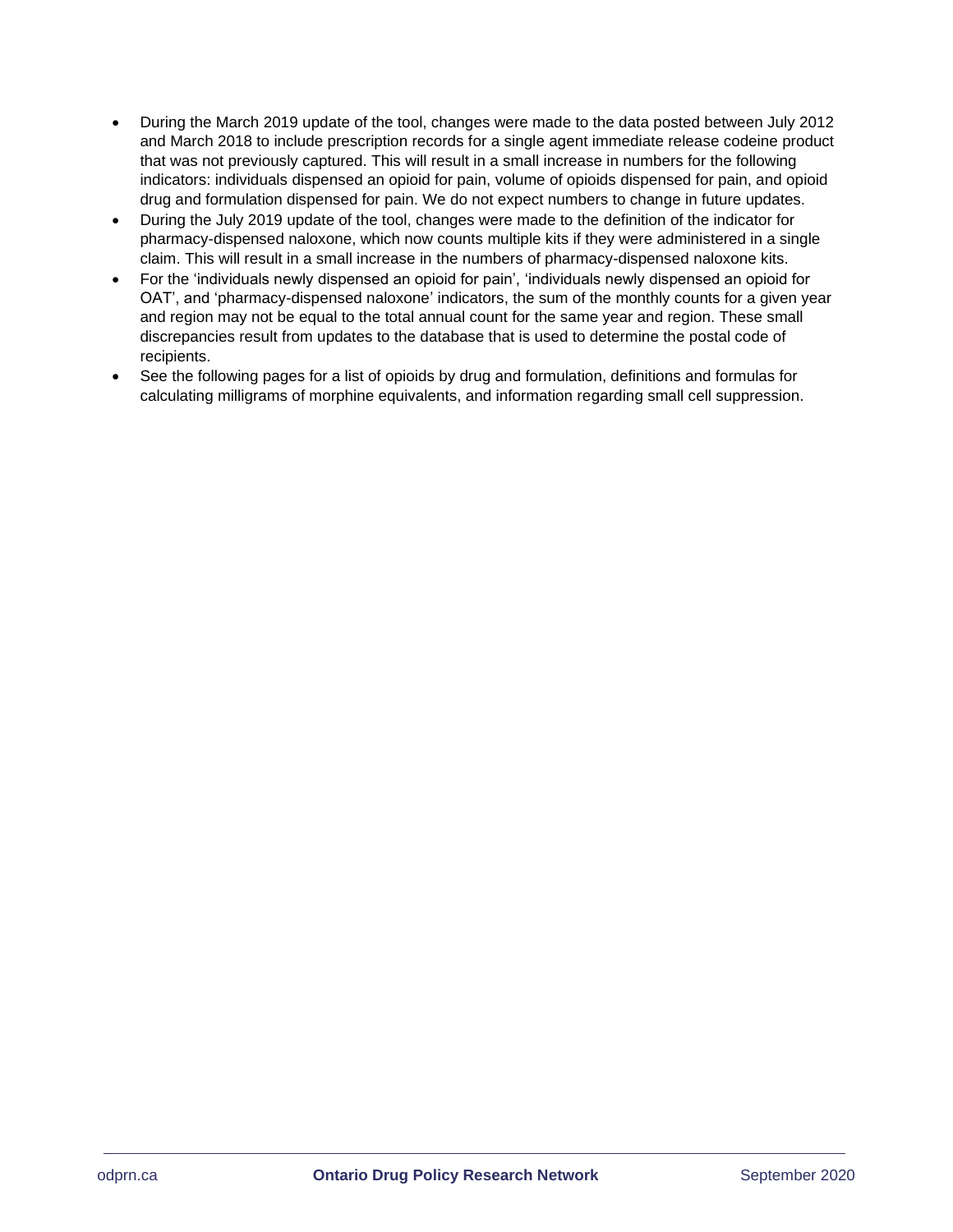# <span id="page-11-0"></span>**List of opioids by drug and formulation**

| <b>Opioid Drug</b>                           | <b>Opioid Formulations</b>                             | <b>Notes</b>                                                                                                                                                                                                                                                                                                                                                                                                                                                                                                                                                                                |  |  |  |
|----------------------------------------------|--------------------------------------------------------|---------------------------------------------------------------------------------------------------------------------------------------------------------------------------------------------------------------------------------------------------------------------------------------------------------------------------------------------------------------------------------------------------------------------------------------------------------------------------------------------------------------------------------------------------------------------------------------------|--|--|--|
| Opioids indicated to treat pain              |                                                        |                                                                                                                                                                                                                                                                                                                                                                                                                                                                                                                                                                                             |  |  |  |
| Codeine                                      | Immediate release<br>Long-acting                       |                                                                                                                                                                                                                                                                                                                                                                                                                                                                                                                                                                                             |  |  |  |
| Codeine combination                          | Immediate release                                      |                                                                                                                                                                                                                                                                                                                                                                                                                                                                                                                                                                                             |  |  |  |
| Fentanyl                                     | Immediate release <sup>*</sup><br>Long-acting          | <sup>*</sup> Immediate release fentanyl is rarely prescribed in<br>Ontario. Immediate release fentanyl prescriptions<br>accounted for less than 1% of all fentanyl prescriptions<br>between 2013 and 2017, and less than 3% of all<br>individuals dispensed a fentanyl prescription in Ontario<br>between 2013 and 2017 received the immediate release<br>formulation. Therefore, for the opioid drug and<br>formulation indicator, immediate release fentanyl was<br>grouped into the "Other" category, and the overall<br>fentanyl metric only contains long-acting fentanyl<br>products. |  |  |  |
| Hydromorphone                                | Immediate release<br>Long-acting                       |                                                                                                                                                                                                                                                                                                                                                                                                                                                                                                                                                                                             |  |  |  |
| Morphine                                     | Immediate release<br>Long-acting                       |                                                                                                                                                                                                                                                                                                                                                                                                                                                                                                                                                                                             |  |  |  |
| Oxycodone                                    | Immediate release<br>Long-acting                       |                                                                                                                                                                                                                                                                                                                                                                                                                                                                                                                                                                                             |  |  |  |
| Oxycodone combination                        | Immediate release                                      |                                                                                                                                                                                                                                                                                                                                                                                                                                                                                                                                                                                             |  |  |  |
| Tramadol                                     | Immediate release<br>Long-acting                       |                                                                                                                                                                                                                                                                                                                                                                                                                                                                                                                                                                                             |  |  |  |
| Other                                        | Immediate release<br>Long-acting                       | This category is comprised of opioids indicated to treat<br>pain that are used less frequently in Ontario. This<br>includes, for example, meperidine, levorphanol, and<br>methadone and buprenorphine products that are<br>indicated to treat pain. For the purpose of the opioid<br>drug and formulation indicator, this category also<br>includes immediate release fentanyl, as specified<br>above.                                                                                                                                                                                      |  |  |  |
| Opioids indicated for opioid agonist therapy |                                                        |                                                                                                                                                                                                                                                                                                                                                                                                                                                                                                                                                                                             |  |  |  |
| Methadone                                    |                                                        |                                                                                                                                                                                                                                                                                                                                                                                                                                                                                                                                                                                             |  |  |  |
| Buprenorphine/naloxone                       |                                                        | Buprenorphine/naloxone is a combination product that<br>includes buprenorphine and naloxone. This combination<br>product is used for the management of opioid use<br>disorder and to help withdraw from opioid use. This does<br>not capture the use of naloxone alone, which is used to<br>reverse the effects of opioids and associated overdoses.                                                                                                                                                                                                                                        |  |  |  |
| Opioids indicated to treat cough             |                                                        |                                                                                                                                                                                                                                                                                                                                                                                                                                                                                                                                                                                             |  |  |  |
| Codeine                                      |                                                        |                                                                                                                                                                                                                                                                                                                                                                                                                                                                                                                                                                                             |  |  |  |
| Hydrocodone                                  |                                                        | Opioids indicated to treat cough were not reported by<br>specific drug type in the Ontario Prescription Opioid Tool.                                                                                                                                                                                                                                                                                                                                                                                                                                                                        |  |  |  |
| Normethadone                                 |                                                        |                                                                                                                                                                                                                                                                                                                                                                                                                                                                                                                                                                                             |  |  |  |
|                                              | Opioids used to reverse the effects of opioid overdose |                                                                                                                                                                                                                                                                                                                                                                                                                                                                                                                                                                                             |  |  |  |
| Naloxone                                     |                                                        | Naloxone is an opioid antagonist that is used to reverse<br>the effects of opioids and associated overdoses.<br>Specifically, naloxone can restore normal breathing to<br>someone whose breathing has slowed or stopped due to<br>an opioid overdose. Naloxone is available in injectable<br>and nasal spray forms.                                                                                                                                                                                                                                                                         |  |  |  |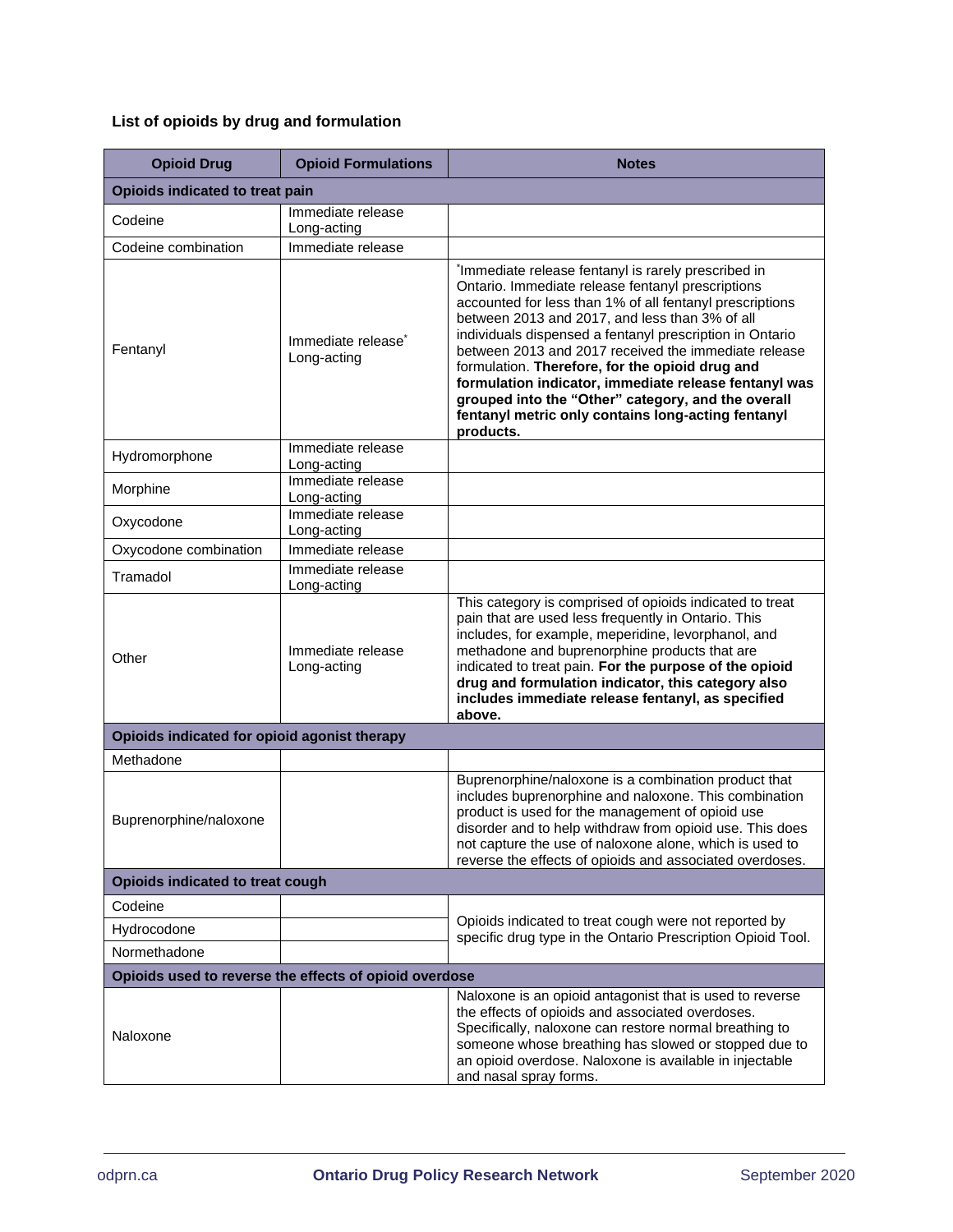#### <span id="page-12-0"></span>**Milligrams of morphine equivalents**

Opioids are comprised of a number of different drugs with different formulations that vary on a chemical level. These differences affect how much of the drug an individual needs to take to reach a particular desired analgesic effect (i.e., how potent each drug is). To compare all opioid drugs, we calculate milligrams of morphine equivalents, which is a standardized measure of the total amount of opioid dispensed on a single prescription.

Milligrams of morphine equivalents are calculated by determining the total milligrams of each opioid an individual was dispensed, and then converting this into an equivalent morphine dose using a conversion factor. Opioid dose in milligrams of morphine equivalents is calculated using the following equation:

#### $dose = quantity * strength * conversion factor$

For transdermal fentanyl, the formula is slightly different. Generally, a single transdermal fentanyl patch is used over a 3 day period, however sometimes individuals may use a fentanyl patch for only 2 days. If an individual is using a patch for 3 days, they receive three times the dose on the patch (the same dose for 3 days). If they use the patch for 2 days, they receive two times the dose on the patch. Using the quantity and days' supply values of the transdermal fentanyl claim from the NMS database, we can determine whether an individual is using a patch for 2 or 3 days. We then use the following formula to calculate the fentanyl dose in milligrams of morphine equivalents:

#### $dose = quantity * days of patch use * conversion factor$

Once the total dose of the dispensed opioid prescription is calculated, the average daily dose (i.e., the amount of the drug that an individual is consuming each day) in milligrams of morphine equivalents can be calculated by dividing the total dose by the days' supply on the claim.

Some opioids, such as injectables, suppositories, and opioids used for OAT, do not have valid milligram morphine equivalent conversion factors. Therefore, these opioids are excluded from dose calculations. The table on the following page shows the dose equivalence and conversion factors for opioids that have valid conversions: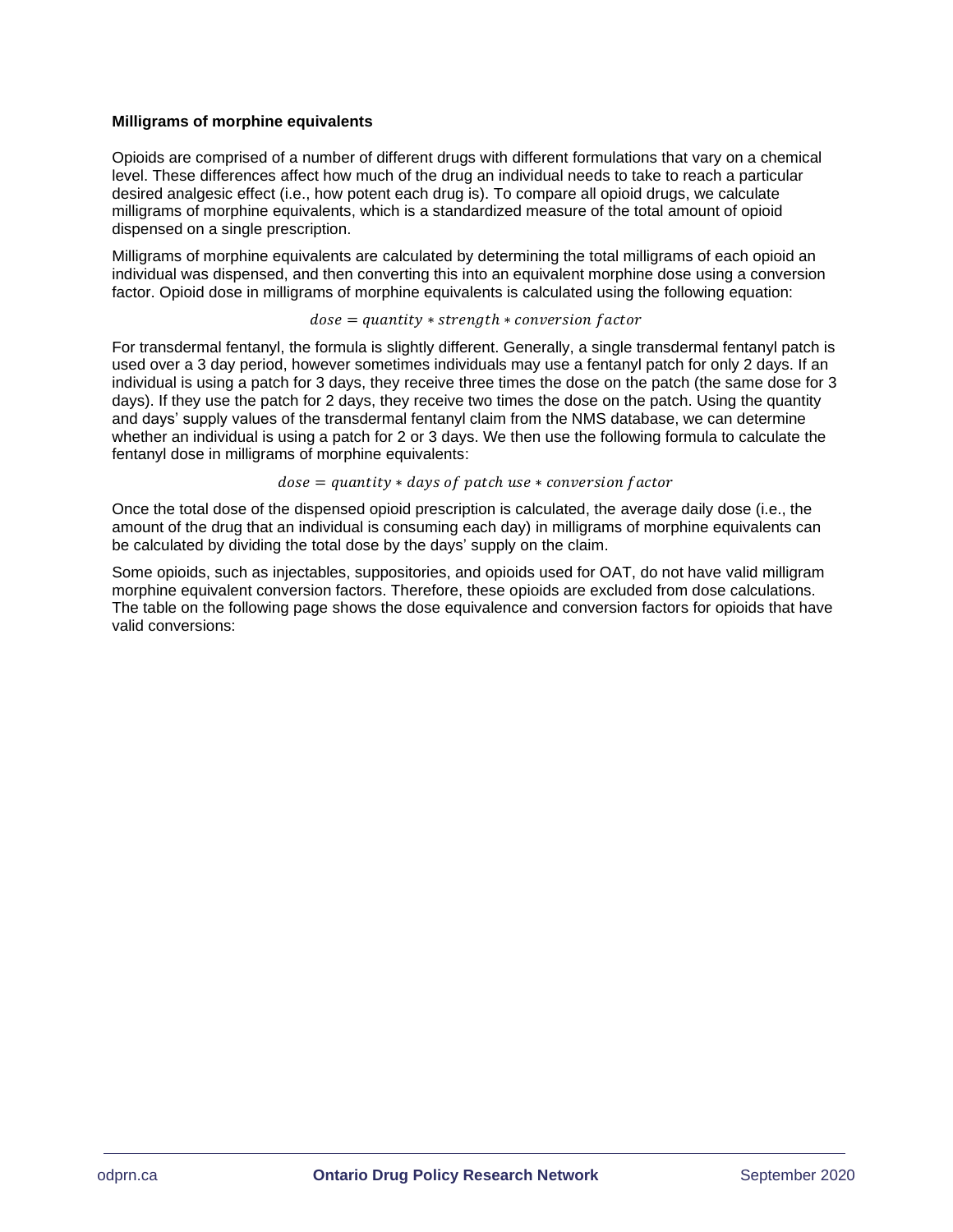| <b>Opioid</b>                                | Dose equivalence to morphine                                                                                                                                                                                                 | To convert to oral morphine, multiply by                                                                                                                                                                                                                                            |
|----------------------------------------------|------------------------------------------------------------------------------------------------------------------------------------------------------------------------------------------------------------------------------|-------------------------------------------------------------------------------------------------------------------------------------------------------------------------------------------------------------------------------------------------------------------------------------|
| <b>Morphine</b>                              | 30 mg                                                                                                                                                                                                                        | 1                                                                                                                                                                                                                                                                                   |
| Codeine                                      | 200 mg                                                                                                                                                                                                                       | 0.15                                                                                                                                                                                                                                                                                |
| Oxycodone                                    | 15-20 mg                                                                                                                                                                                                                     | 1.5                                                                                                                                                                                                                                                                                 |
| Hydrocodone                                  | $\overline{30}$ mg                                                                                                                                                                                                           | $\mathbf{1}$                                                                                                                                                                                                                                                                        |
| Hydromorphone                                | $6 - 7.5$ mg                                                                                                                                                                                                                 | $\overline{5}$                                                                                                                                                                                                                                                                      |
| <b>Meperidine</b>                            | 300 mg                                                                                                                                                                                                                       | 0.1                                                                                                                                                                                                                                                                                 |
| <b>Tramadol</b>                              | 300 mg                                                                                                                                                                                                                       | 0.1                                                                                                                                                                                                                                                                                 |
| <b>Transdermal fentanyl</b>                  | 12.5 mcg/h $\rightarrow$ 30-67 mg<br>25 mcg/h $\rightarrow$ 60-134 mg<br>37.5 mcg/h $\rightarrow$ 135-179 mg<br>50 mcg/h $\rightarrow$ 180-224 mg<br>75 mcg/h $\rightarrow$ 270-314 mg<br>100 mcg/h $\rightarrow$ 360-404 mg | If 12.5 mcg/h then conversion factor = $48$<br>If 25 mcg/h then conversion factor = $97$<br>If 37.5 mcg/h then conversion factor = $157$<br>If 50 mcg/h then conversion factor $= 202$<br>If 75 mcg/h then conversion factor = $292$<br>If 100 mcg/h then conversion factor = $382$ |
| <b>Other Fentanyl</b><br><b>Formulations</b> | Fentanyl buccal or SL tablets, or<br>lozenge                                                                                                                                                                                 | 0.13                                                                                                                                                                                                                                                                                |
|                                              | Fentanyl film or oral spray                                                                                                                                                                                                  | 0.18                                                                                                                                                                                                                                                                                |
|                                              | Fentanyl nasal spray                                                                                                                                                                                                         | 0.16                                                                                                                                                                                                                                                                                |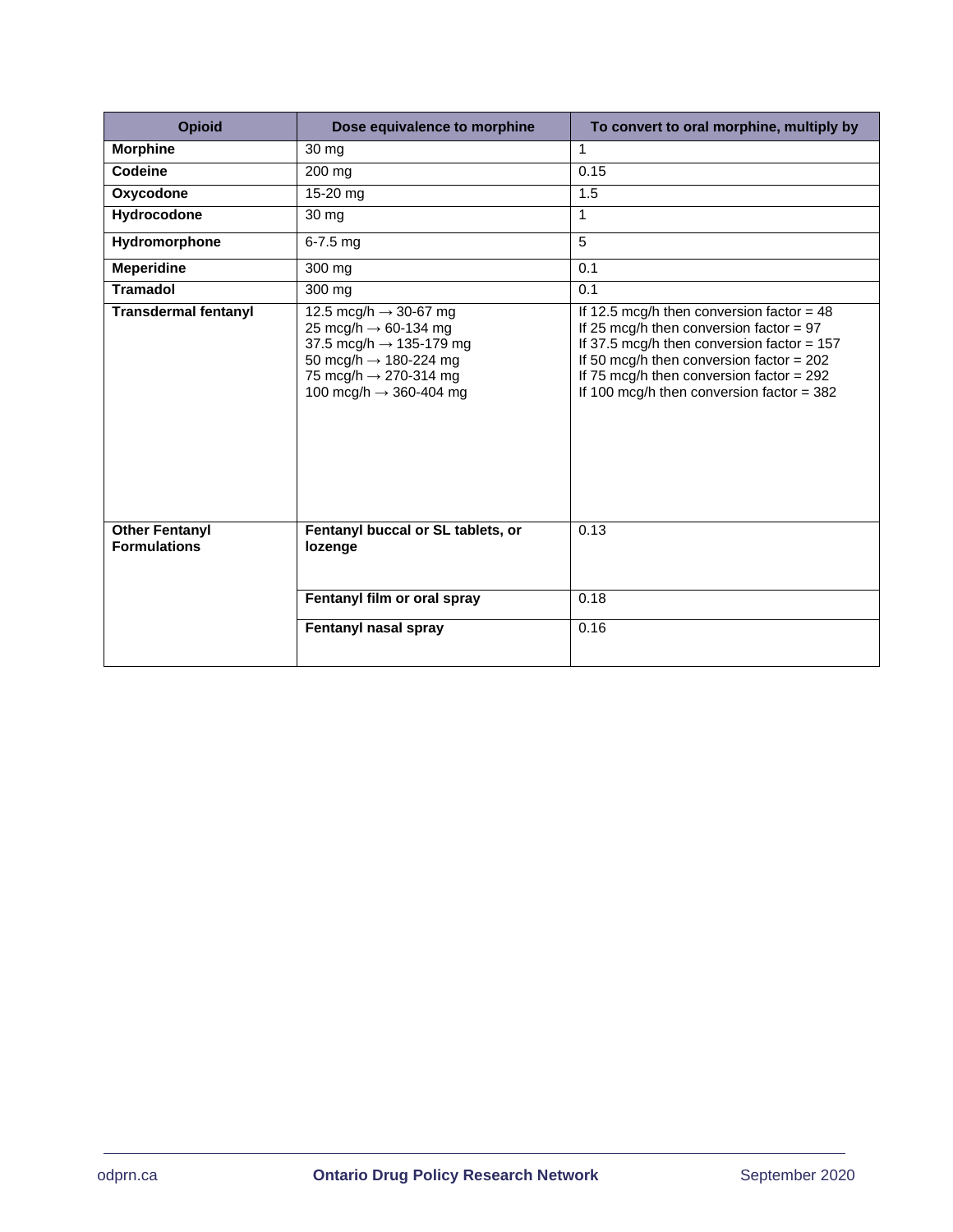### <span id="page-14-0"></span>**Small cell censoring and suppression**

In accordance with ICES' commitments in data sharing agreements and in order to minimize risk of reidentification, ICES prohibits the presence of small cells (counts less than 6) in any output or report. The following approaches have been taken to prevent small cell disclosure in the Ontario Prescription Opioid Tool:

• Annual data has been suppressed for the following indicators:

### o **Prescribers for OAT (by treatment)**

- At the PHU level, counts and rates have been suppressed for Timiskaming Health Unit between 2013 and 2015.
- Monthly data has been suppressed for the following indicators:
	- o **Individuals dispensed an opioid for cough**
		- At the PHU level, counts and rates have been suppressed for Thunder Bay District Health Unit and Timiskaming Health Unit in June and July 2020.
	- o **Individuals dispensed an opioid for OAT (by treatment)**
		- At the PHU level, counts and rates have been suppressed for each month between July 2012 and December 2013.
	- o **Individuals newly dispensed an opioid for OAT** 
		- At the PHU level, counts and rates have been suppressed when presented by month.
	- o **Pharmacy-dispensed naloxone (overall)**
		- **EXECT At the LHIN and PHU levels, counts and rates have been suppressed between July** and September 2016. Additional small cells were censored as necessary, and in some cases, residual suppression of other cells was required to avoid reidentification. Regions impacted by this include Chatham-Kent, Grey Bruce, Huron Perth, Leeds, Grenville and Lanark District, Northwestern, Porcupine, and Timiskaming Health Units.
	- o **Pharmacy-dispensed naloxone (by type)**
		- At the LHIN and PHU levels, counts and rates have been suppressed when presented by month.
- Age/sex data has been suppressed for the following indicators:

# o **Individuals dispensed an opioid for OAT (methadone or buprenorphine/naloxone)**

- At the LHIN level, counts and rates have been suppressed for the 0-14 and 65+ age groups when these data are presented by age group. In addition, for the Central West and North Simcoe Muskoka LHINs, counts and rates for the 15-24 age group have been suppressed from 2013 to 2015 when these data are stratified by sex.
- **EXECT At the PHU level, counts and rates have been suppressed when presented by age** group.
- o **Individuals dispensed an opioid for OAT (by treatment)**
	- At the provincial level, counts and rates have been suppressed for the 0-14 and 65+ age groups when these data are presented by age group.
	- At the LHIN and PHU levels, counts and rates have been suppressed when presented by age group.
	- For Timiskaming Health Unit, the count and rate of females and males who received buprenorphine/naloxone in 2013 has been censored. Residual suppression of the count and rate of males and females who received methadone in 2013 was required to avoid re-identification, as was residual suppression of the same indicators for Huron Perth Health Unit in 2013.
- o **Individuals newly dispensed an opioid for OAT** 
	- At the provincial level, counts and rates have been suppressed for the 0-14 and 65+ age groups in 2019 when these data are stratified by sex.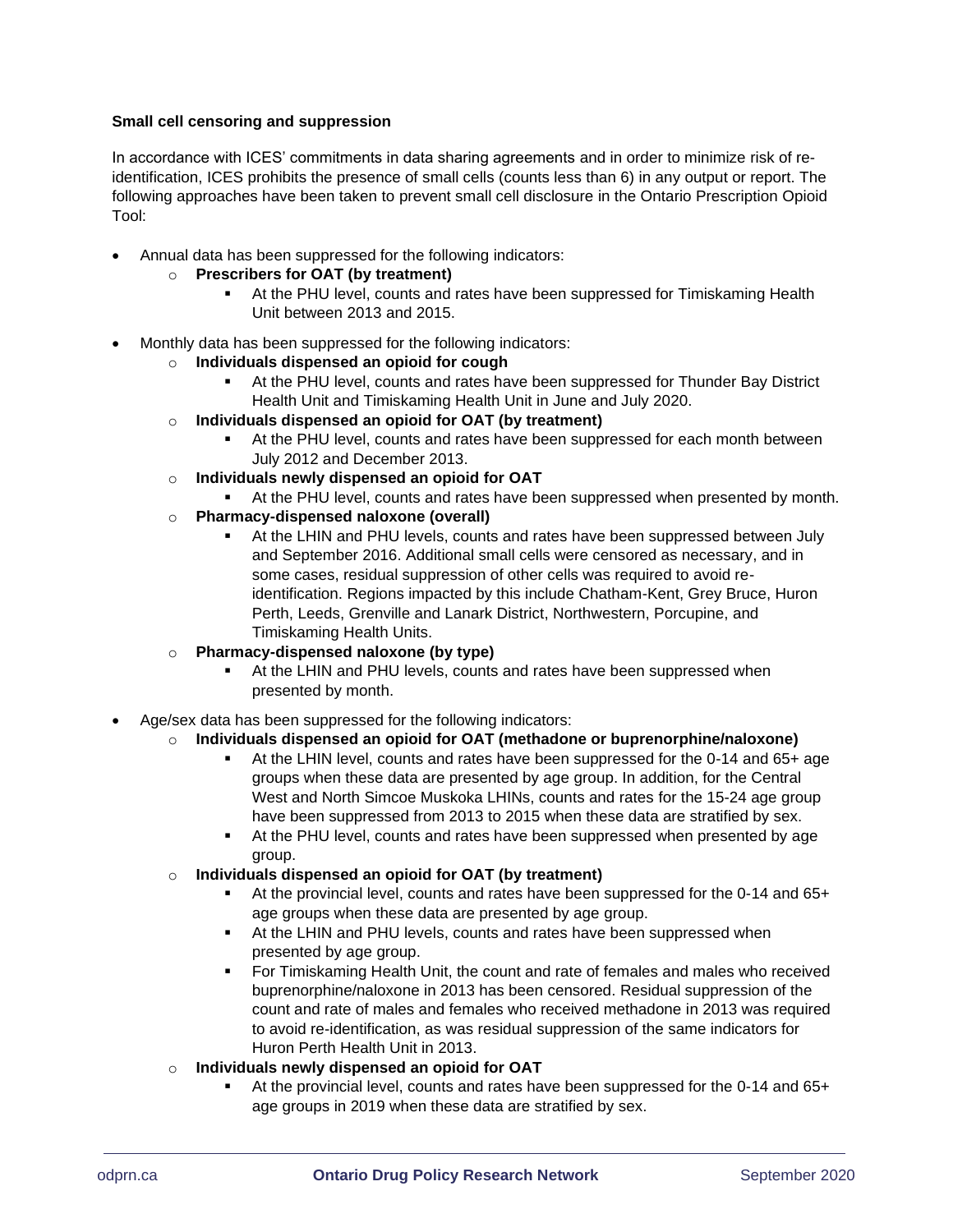- At the LHIN and PHU levels, counts and rates have been suppressed when presented by age group.
- o **Prevalence of people dispensed a long-acting opioid with a high daily dose**
	- At the provincial level, counts and rates have been suppressed for the 0-14 and 15- 24 age groups.
	- At the LHIN and PHU levels, counts and rates have been suppressed for all age groups and by sex.